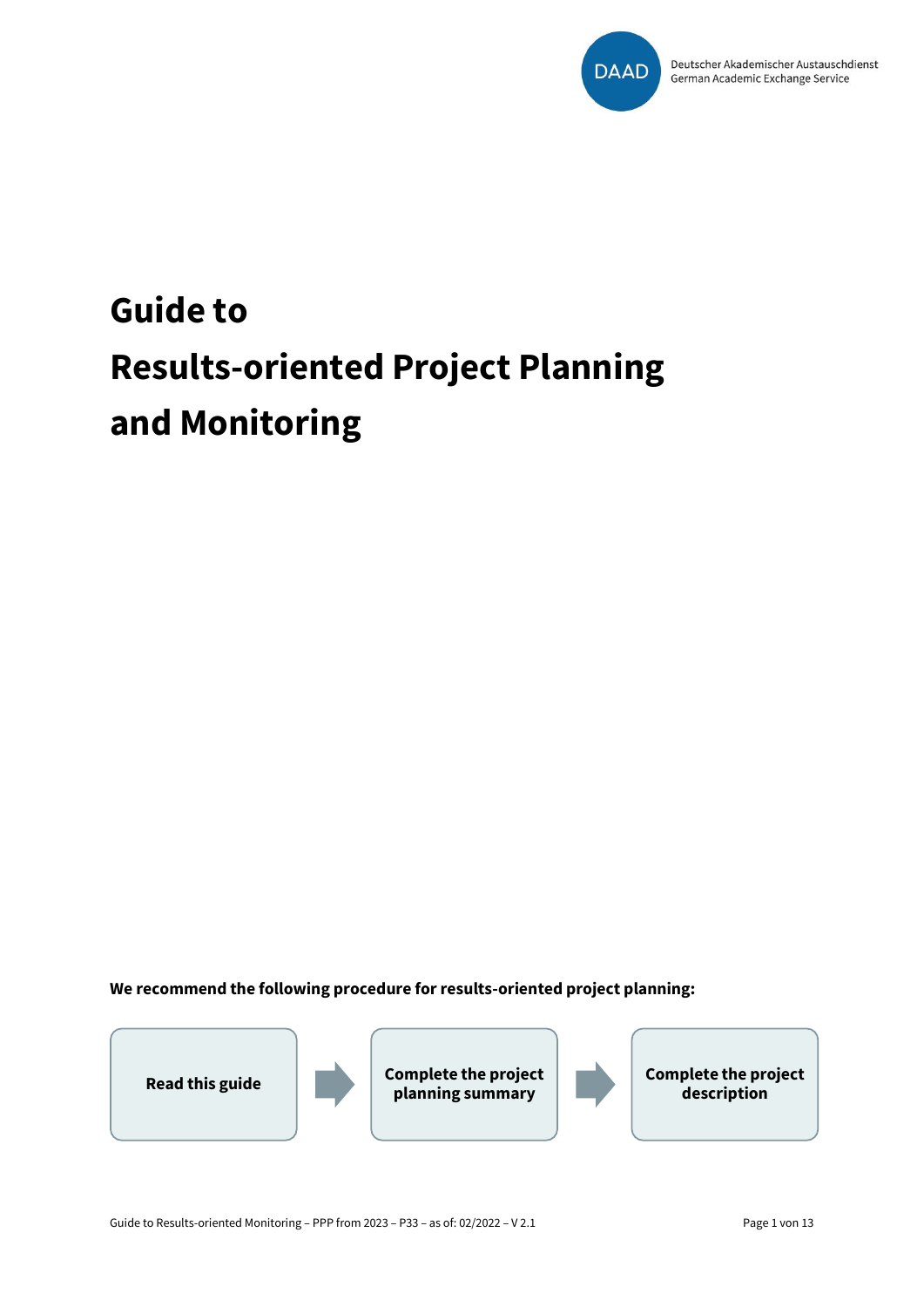

#### **Index**

- 1. Why do we use results-oriented monitoring (RoM)? **Error! Bookmark not defined.**
- 2. Requirements for results-oriented project planning **Error! Bookmark not defined.**

| 2.1 | The structure of results-oriented project planning     | Error! Bookmark not defined. |
|-----|--------------------------------------------------------|------------------------------|
| 2.2 | The levels of the results framework                    | Error! Bookmark not defined. |
| 2.3 | The programme and project indicators                   | Error! Bookmark not defined. |
| 3.  | How do I plan my project in a results-oriented manner? | 6                            |
| 3.1 | Completing the project planning summary                | Error! Bookmark not defined. |
| 3.2 | Completing the project description                     | Error! Bookmark not defined. |
| 4.  | Impact analysis structure for the prgramme "PPP"       | 10                           |
| 5.  | Indicators for the programme, PPP"                     | 12                           |

#### **Introduction and overview**

The DAAD implements results-oriented monitoring (RoM) for many of its programmes. This guide provides for an outline of the background and foundations of RoM (Chapter 1), followed by step by step instructions for your results-oriented project planning (Chapters 2 and 3) that forms the basis of your application. Impact analysis structures and indicators for the pro-gramme are illustrated in the final part (Chapters 4 and 5).

In our [FAQ on result-oriented monitoring for project funding programmes,](https://static.daad.de/media/daad_de/pdfs_nicht_barrierefrei/der-daad/wer-wir-sind/faq_wom.pdf) you will find important questions and answers and a clear overview of definitions of terms related to results-oriented monitoring.

# **1. Why do we use results-oriented monitoring (RoM)?**

As a learning organisation, the DAAD is committed to working with higher education institutions, funding bodies, and other partners to continually improve the achievement of objectives and the implementation of its programmes. The DAAD uses results-oriented monitoring (RoM) to plan its projects in an effect-oriented manner. Guidance for the implementation at the project level is provided through ongoing monitoring. The focus of interest is always on achieving results and objectives in this context. Indicators are used during the implementation to compare the planned or expected changes with those that actually occurred.

We use results-oriented monitoring (RoM) because it provides for tangible **added value** for you and the DAAD.

- ✓ RoM promotes your project's **effectiveness** and achievement of the intended objectives.
- ✓ RoM allows for easier **communication** of your projects' results to the DAAD and the general public, as your results-oriented project planning includes a clear definition of the desired results and the approaches for reaching specific goals.
- ✓ A shared **project approach** is ensured right from the start. This allows, for example, for easier collaboration with project partners.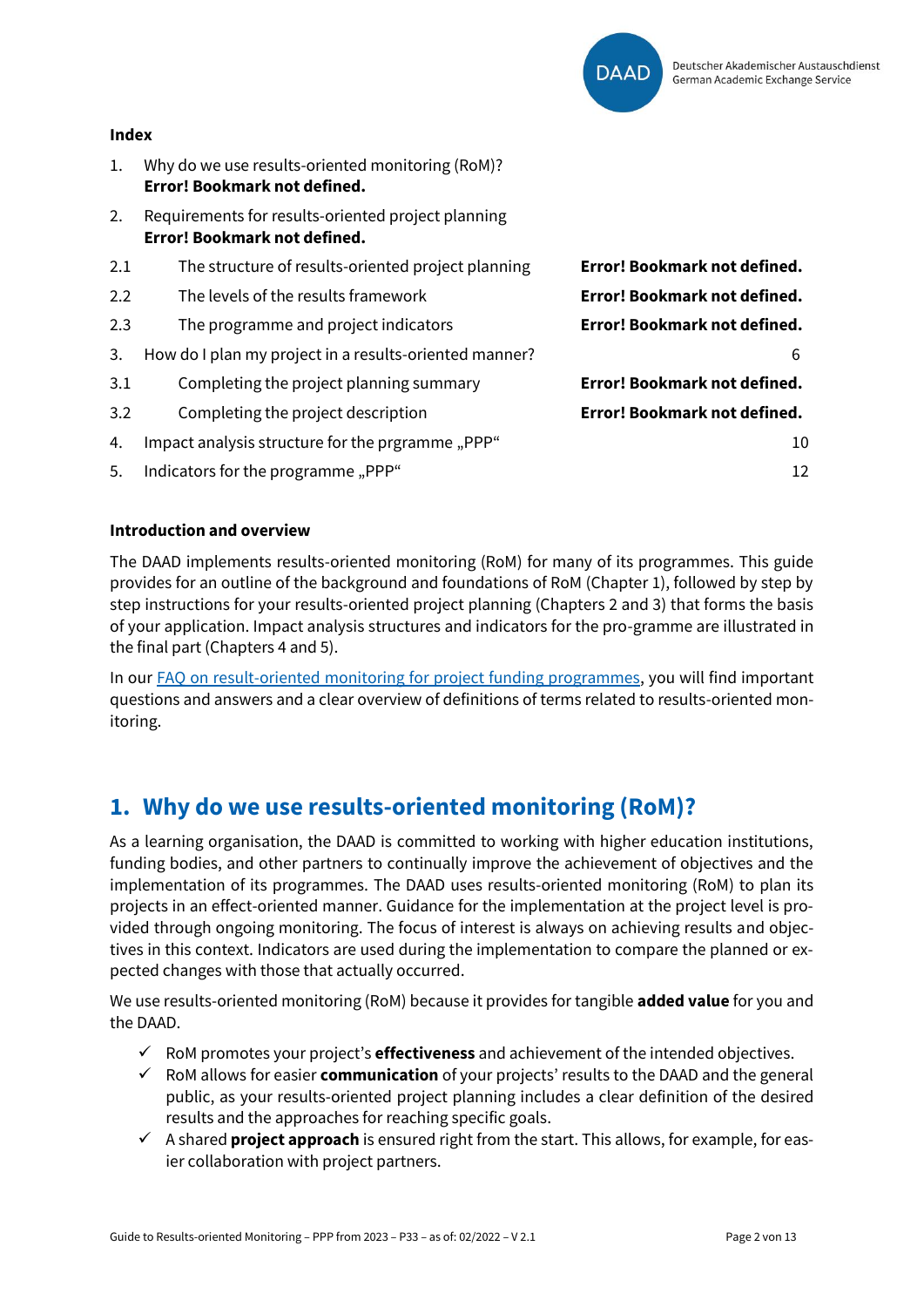

- $\checkmark$  Using specific figures to define when your projects' goals are achieved, the indicators allow for a continuous **learning process**. You can therefore identify challenges early on and use your limited resources in a targeted manner.
- ✓ RoM enables the DAAD to **manage and develop** its programmes more effectively, for example with regard to adaptation to the requirements of higher education institutions.



Results-oriented monitoring also supports transparency and accountability with respect to funding bodies, the public, and partners in Germany and abroad. The DAAD uses RoM to create a basis for success control.

# **2. Requirements for results-oriented project planning**

# **2.1 The structure of results-oriented project planning**

The programme's results framework that is outlined in Chapter 4 and the list of indicators in Chapter 5 form the structure of your results-oriented project planning. The purpose of a results framework is to **visualise the funding logic** of a programme. The list of indicators clarifies how the DAAD reviews the effectiveness of the programme.



Your results-oriented project planning should be prepared based on the programme's results framework and list of indicators. Results-oriented reporting allows for the status of project implementation and the achievement of goals to be assessed systematically in the form of a target-performance comparison. This is the basis for results-oriented management of a project and its further development in dialogue between the partners involved. In addition to this, the aggregated project information enables the DAAD to review the achievement of objectives of the programme and to determine areas that require adjustment.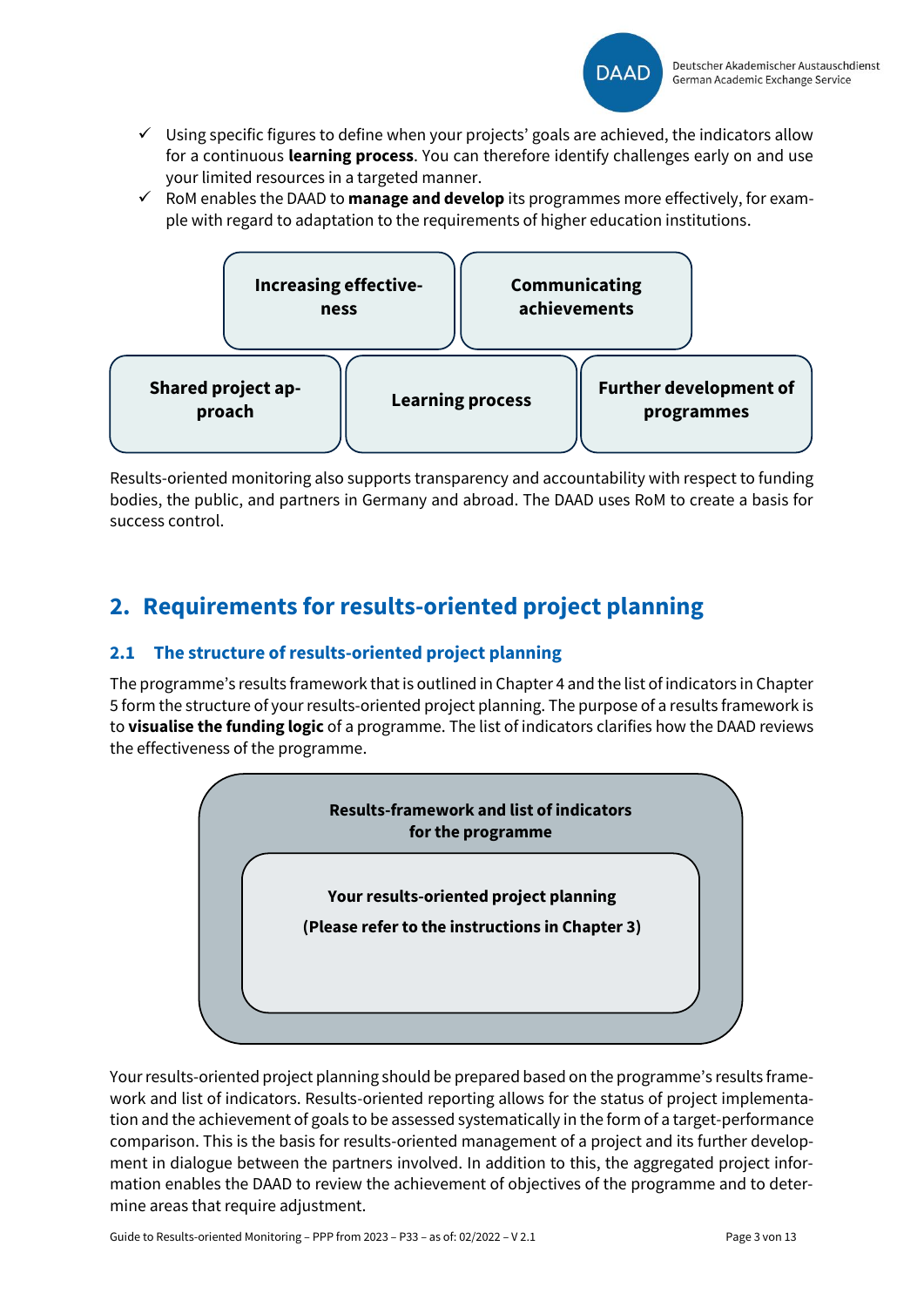

## **2.2 The levels of the results framework**

The results framework is the primary reference document for results-oriented planning. It il-lustrates the funding logic of a programme and comprises five different impact levels: Inputs, measures/activities, programme results (outputs), programme objectives (outcomes) and impacts. The DAAD bases its definition of the five impact levels on the OECD/DAC definitions<sup>1</sup>.

The measures/activities, programme results (outputs) and programme objective (outcomes) levels that you must specify in the project planning summary (please refer to the instructions in Chapter 3) are particularly relevant to results-oriented project planning.

#### **Important note:**

The programme's results framework allows for individual projects to focus on different aspects. A project does not have to contribute to all programme objectives (outcomes). However, it is essential that each project contributes to enabling junior researchers to gain international research experience and to undergo further training at an international level (Programme Objective 1).

The wording of project objectives and outputs allows for some flexibility. Project objectives must be in line with the programme objectives, i.e. it must be possible to assign all project objectives to programme objectives.

The first step of results-oriented project planning is to define the desired results as project objectives (outcomes). The next steps are to identify the desired project results (outputs), followed by measures/activities and finally the required inputs. Implementation takes place in reverse order, starting with the inputs and ending with the intended effects (project objectives (outcomes)).



#### **Programme impacts**

The higher-level programme objectives (**impacts**) describe the direct or indirect long-term effects of a programme. Impacts are usually reviewed in the context of evaluations (often ex-post), rather than being covered by monitoring. You therefore do not need to specify any im-pacts for your projects, since the projects contribute to the programme impacts through the project and programme objectives.

<sup>1</sup> Based on OECD/DAC (2009): Glossary of Key Terms in Evaluation and Results Based Management. Available online at: <http://www.oecd.org/dac/evaluation/2754804.pdf> [20.10.2020].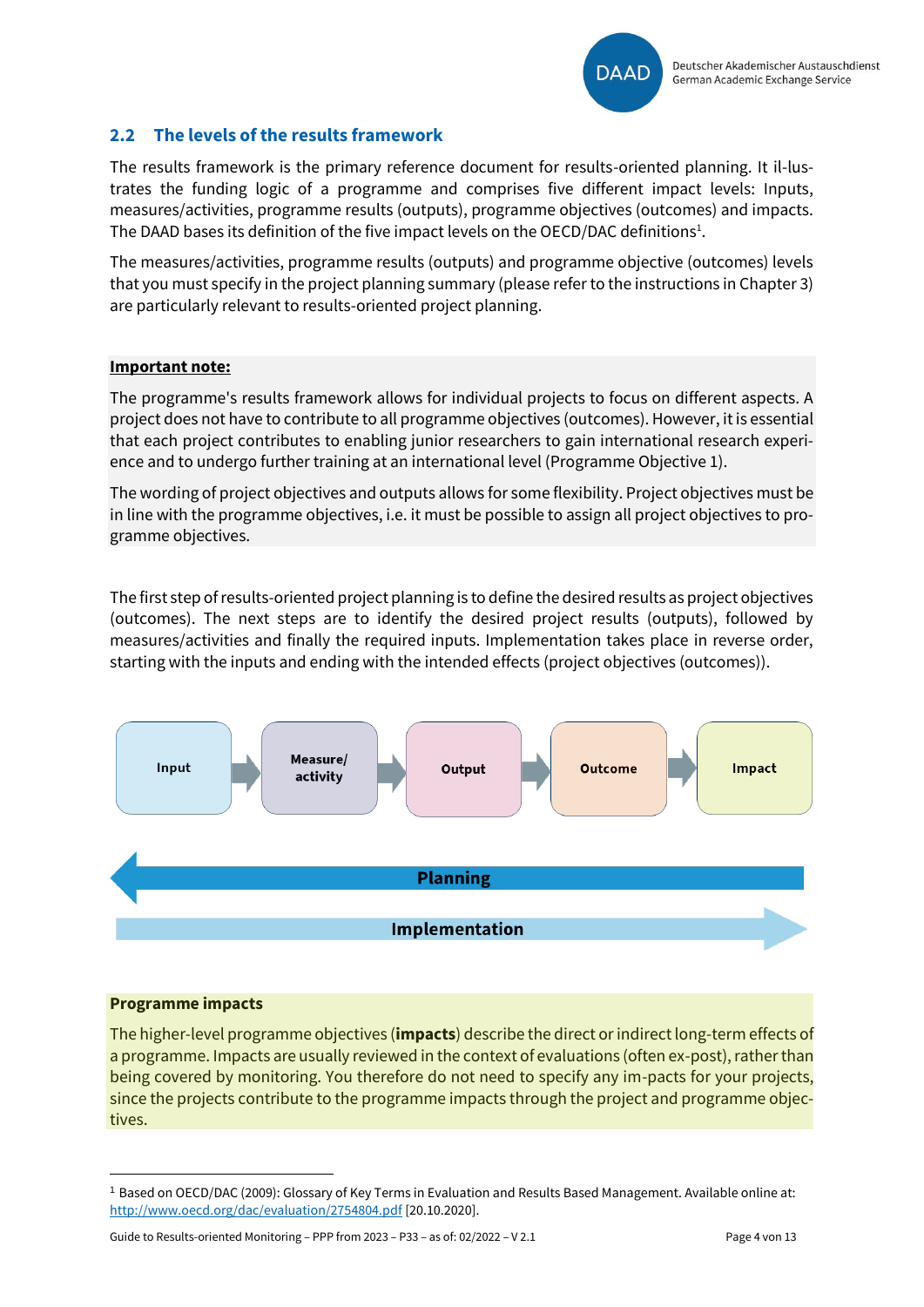

Examples of impacts: a contribution to structural support for teaching at the partner higher education institutions or to the institutions' level of internationalisation. There can be an additional second level of overarching objectives (impacts), such as 'establishing high-performing cosmopolitan universities'.

#### **Programme/project objektives (outcomes)**

The project objectives (**outcomes**) contribute to achieving the higher-level goals (**impacts**). The programme objectives are defined at the outcome level. You should specify these when preparing the results-oriented project planning for your project (as project objectives). The programme/project objectives (outcomes) describe the intended short and medium-term results that arise from using the outputs.

Examples of programme objectives (outcomes): availability and use of newly developed degree courses at the partner institutions, which reflect the latest developments in science and suit the local context, or: establishment of specialist networks between the participating universities and other institutions.

#### **Programme/project results (outputs)**

Programme/project results (**outputs**) are results, services and changes that result from the measures/activities and that represent the intermediate stage towards programme/project objectives (outcomes). The use of the achieved results (outputs) allows for the project/programme objectives (outcomes) to be reached).

Examples of programme results (outputs) include: jointly developed curricula or teaching modules compiled within projects, the creation of structural conditions for degree courses at the partner universities, or the expansion and consolidation of contacts. Outputs also include personal skills gained or knowledge transmitted.

#### **Measures/activities**

The realisation of **measures/activities** in the context of a programme or a project gives rise to programme/project results (outputs). A measure/activity may comprise multiple interconnected individual activities, provided that these are pooled in a plausible manner.

Examples of measures/activities include: the organisation of events (including further and continuing education activities), project-related stays, and the develop-ment/revision of teaching/learning materials.

#### **Inputs**

**Input** is required to realise measures/activities. Inputs include funding from the DAAD, as well as human, professional and infrastructural resources of the grant recipient and from third parties.

Examples of inputs: staff and material expenditure and expenditure for funded individuals, covered by funding from the DAAD; own and other resources provided by the grant recipient or by third parties, technical expertise, infrastructure and permanent staff.

# **2.3 The programme and project indicators**

The inputs, measures/activities, results (outputs) and short and medium-term effects or objectives (outcomes) listed in the results framework are assigned programme indicators, which are used for specification and measurement. An indicator is a value that can be measured empirically, providing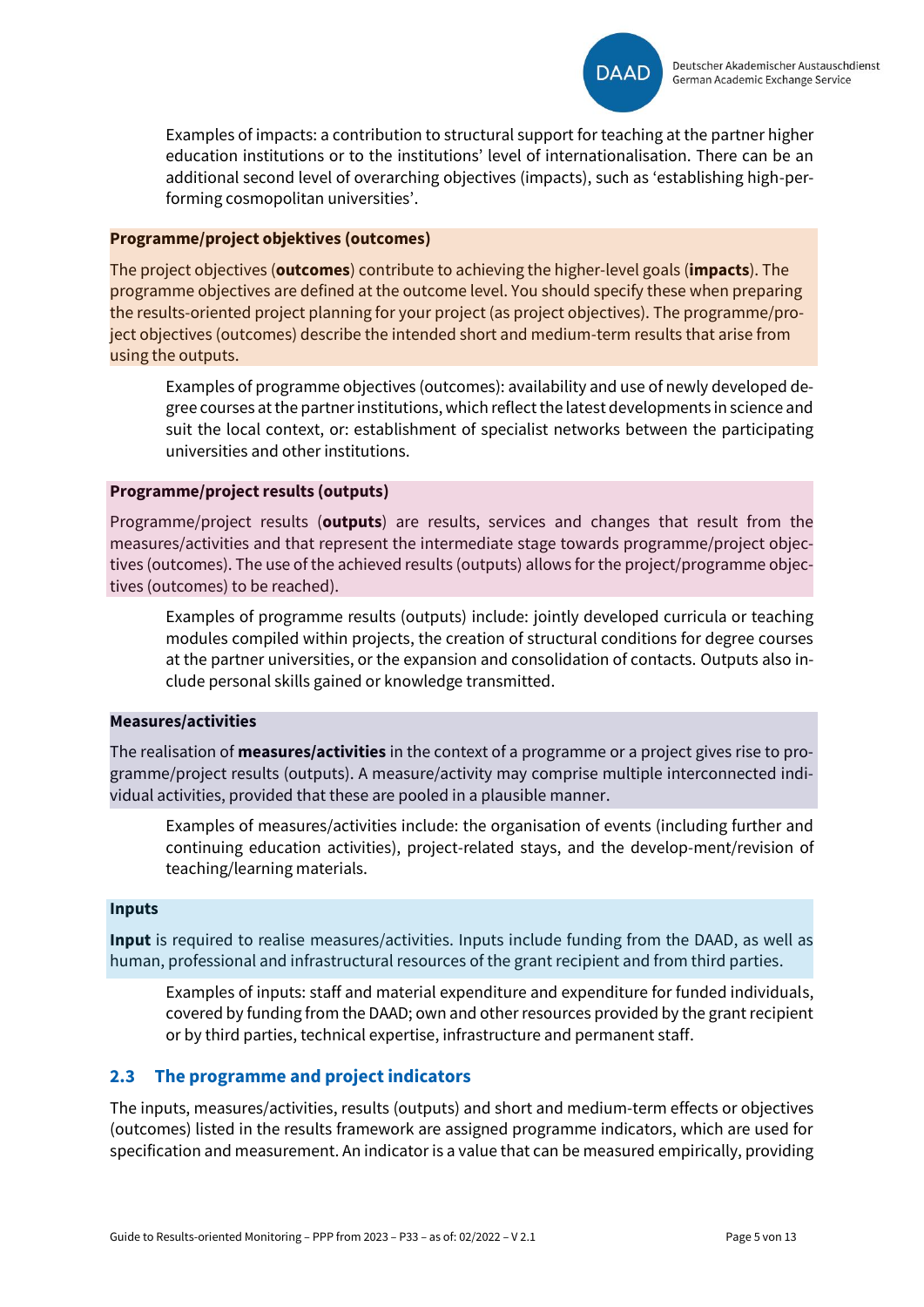

information about a construct that cannot be measured directly. The DAAD uses the internationally used OECD/DAC definition of an indicator<sup>2</sup>.

You must specify meaningful indicators with precisely defined target values (**benchmarks**) for your project. These target values indicate how much should be deployed, implemented and achieved in the project within a specific timeframe. These details must be defined to al-low for a SMART indicator. Examples are provided in Chapter 3.1, item c.

#### **SMART indicators**

To define indicators, you should use the **SMART rule**. Indicators should meet the following quality criteria:

| <b>Specific:</b>   | precise and unambiguous in terms of quality and quantity (who? what? how?) |
|--------------------|----------------------------------------------------------------------------|
| Measurable:        | can be measured with reasonable effort and at reasonable cost              |
| <b>Attainable:</b> | objectives are realistically achievable within the specified parameters    |
| <b>Relevant:</b>   | meaningful in terms of the intended changes                                |
| <b>Time-Bound:</b> | has a defined timeframe                                                    |

# <span id="page-5-0"></span>**3. How do I plan my project in a results-oriented manner?**

## **3.1 Completing the project planning summary**

The first step of your results-oriented project planning is to complete the **project planning summary** table. Start by defining the desired short and medium-term results or objectives of your project (outcomes), followed by the required results (outputs) and suitable measures/activities. The measures/activities are not described in the project planning summary but in the project description (see Chapter 3.2 'Completing the project description' below).

It is important that you provide a brief and clear account in the project planning summary, to allow for your project to be understood at a glance during the selection process. You do not need to develop a results framework or list of indicators for your project. The essence of both documents should be presented in your project planning summary. Please use th[e exemplary project planning](https://static.daad.de/media/daad_de/pdfs_nicht_barrierefrei/der-daad/wer-wir-sind/aa_und_bmbf_projektplanungs%C3%BCbericht_beispiel.pdf)  [summery](https://static.daad.de/media/daad_de/pdfs_nicht_barrierefrei/der-daad/wer-wir-sind/aa_und_bmbf_projektplanungs%C3%BCbericht_beispiel.pdf) for orientation and make sure the information you provide is **presented briefly and clearly**.

Based on the results framework of the programme, you should proceed as follows:

a) The first step is to define your project objectives (outcomes). These describe the short and medium-term effects of your project. Based on the programme objectives (outcomes) you should specify all relevant details in the project objectives at project level (e.g. which higher education institutions, which course of study, etc.).

 $^2$  cf OECD/DAC (2009): Glossary of Key Terms in Evaluation and Results Based Management. Available online at: <http://www.oecd.org/dac/evaluation/dcdndep/43184177.pdf> [20/07/2016].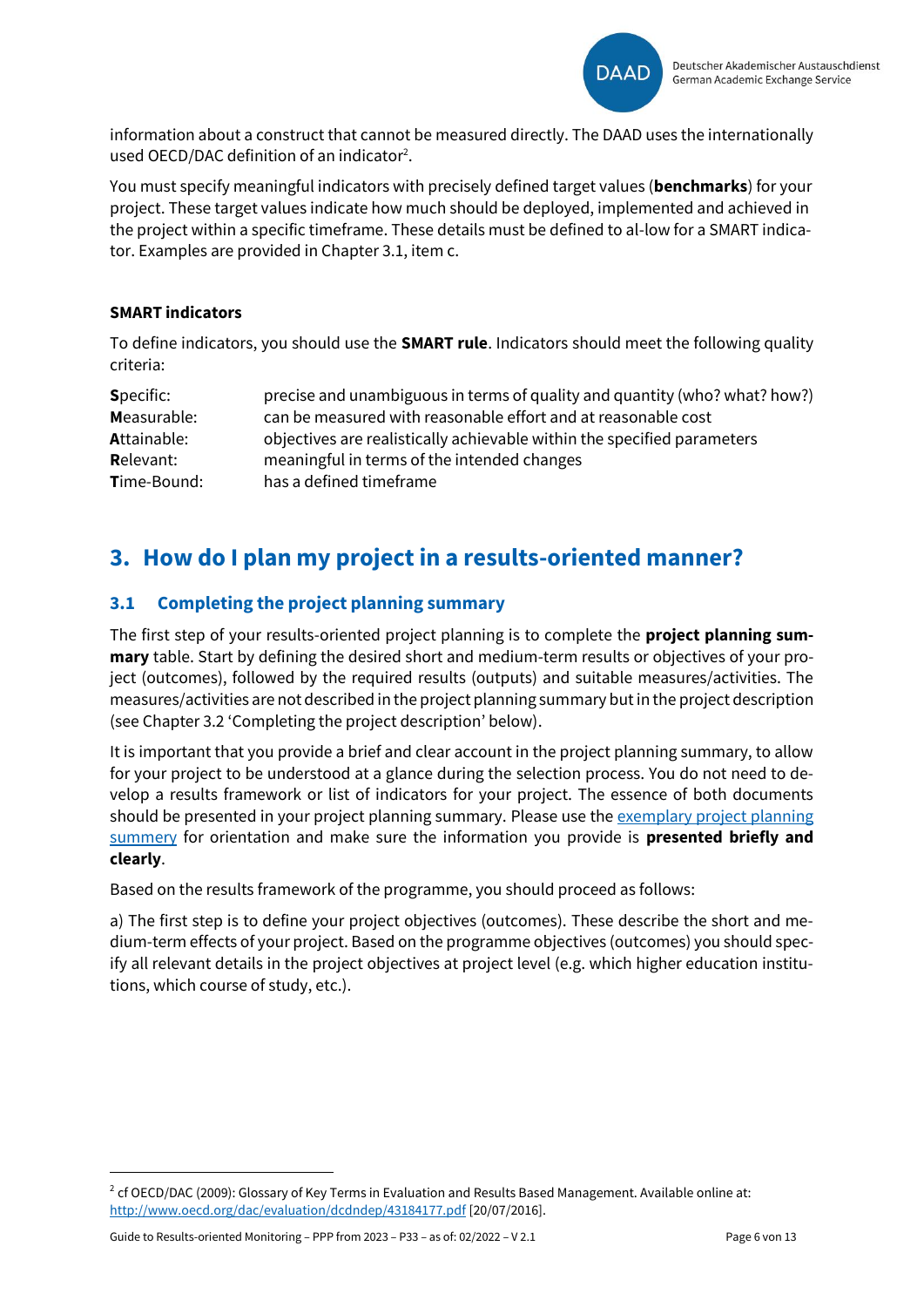

# **Example 1 Specifying the project objective (outcome)**

**Outcome** (programme level) **Dutcome** (project level)

**Binational research cooperation** has been promoted and can be used as a starting point for future co-operations.

**Cooperation with the partner institution A** has been consolidated in the context of the PPP project.

b) The second step is to define your **project results (outputs)**. Pursued results (outputs) are visible and quantifiable. Based on the results (outputs) at the programme level you will then specify all relevant details in the results (outputs) at the project level (e.g. which higher education institution, which course of study, etc.). The results (outputs) result from the measures/activities and the outcome objectives should be reached through their use.

## **Example 2 Specifying the project objective (output)**



International joint **publications** have been created.



The two research groups have **published** their joint **research findings** in prestigious **specialist journals**.

What is the difference between outputs and outcomes?

The project objectives (outcomes) describe the intended results that arise from using the out-puts. For example, a curriculum must first be developed (output), before it can be offered and pursued by students (outcome).

c) In the third step, you must determine one meaningful **indicator** for each project-specific result (output) or objective (outcome). Ideally only one indicator should be specified for each desired result (output) or project objective (outcome). However, to record results and make statements regarding the achievement of objectives, it can be necessary to stipulate more than one indicator (e.g. number of classes and participants).

### o **Specification**:

Use the programme indicators presented in Section 5, provided that these are relevant for your specific project plan and management. You may use the pro-gramme indicators for your project. These must be specified as project indicators in this case. You may also specify your own indicators, if the programme indica-tors do not allow for appropriate statements for your project.

### o **Benchmarks**:

For each indicator, you have to specify how much should be deployed, implemented and achieved in the project within a specific timeframe (**benchmarks**). These benchmarks are used to measure to what extent the objectives of the project and programme have been achieved. To do so, enter a specific value for the 'quantity' of the programme indicator, and describe the timeframe, e.g. 2 teaching modules should have been revised by the end of the third funding year. This helps with reviewing project progress and target achievement. The benchmarks should be determined based on your own experience,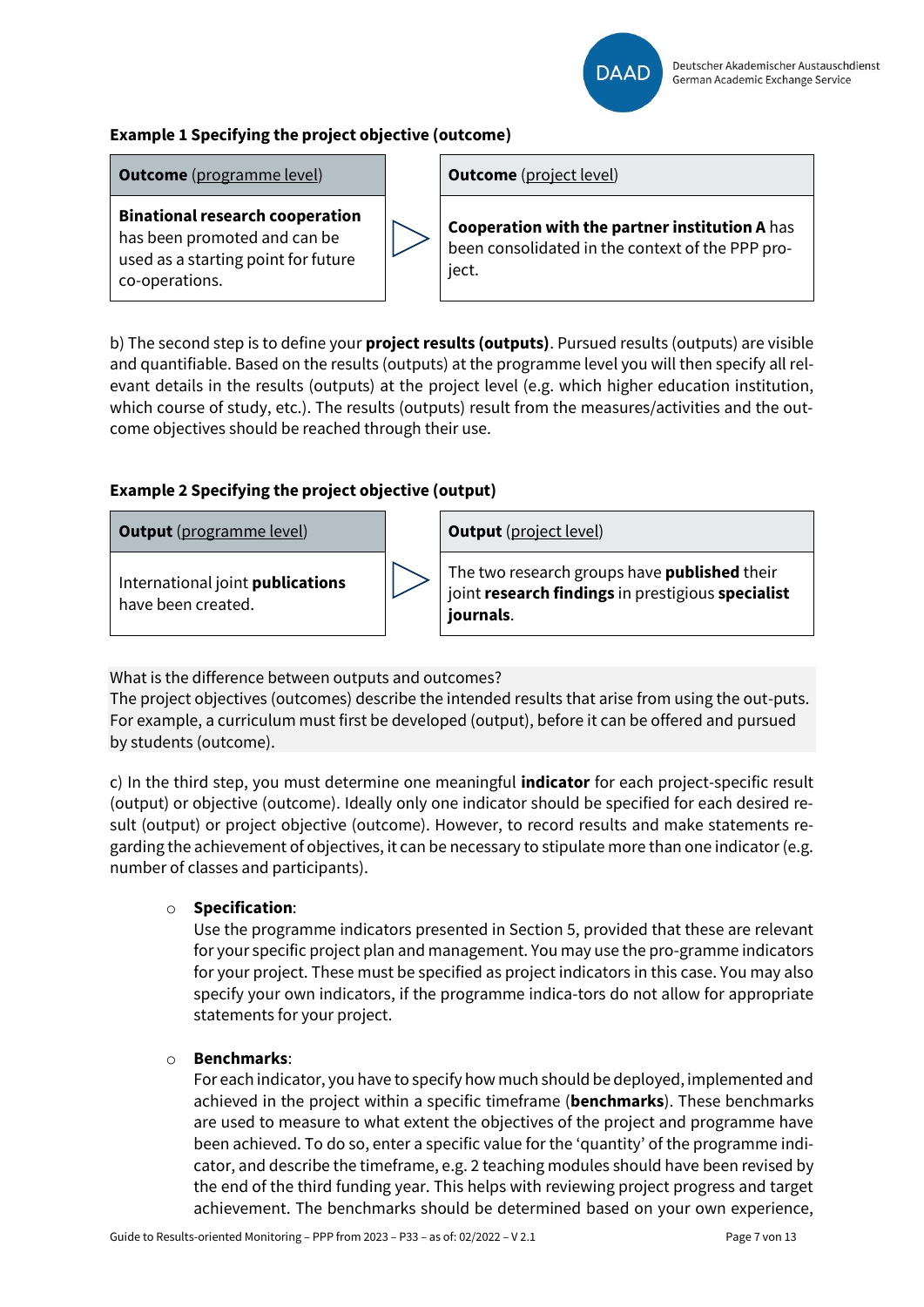

your higher education institution's guidelines, experience values from similar projects, or discussions with partners and experts. Outline the indicators briefly but concisely. All indicators should meet the SMART standards (please refer to Chapter 2).

Do you also need to define project indicators for measures/activities? No. The measures/activities are the eligible programme measures and they are therefore covered by the programme indicators.

## **Example 1 Specification/benchmarks for indicators for project objectives (outcome)**

**Outcome** (programme level) **Dutcome** (project level)

**Binational research cooperation** has been promoted and can be used as a starting point for future co-operations

**Indicator** (programme level) **Indicator** (project level)

**Number** of joint applications for external funding (in the reporting year), differentiated by



• **Status** (Planned, Submitted, Approved)

**Cooperation with the partner institution A** has been consolidated in the context of the PPP project.

By the end of the funding period, **an application for external funding has been submitted** based on the research cooperation with partner institution A.

# **Example 2 Specification/benchmarks for indicators for project results (outputs)**

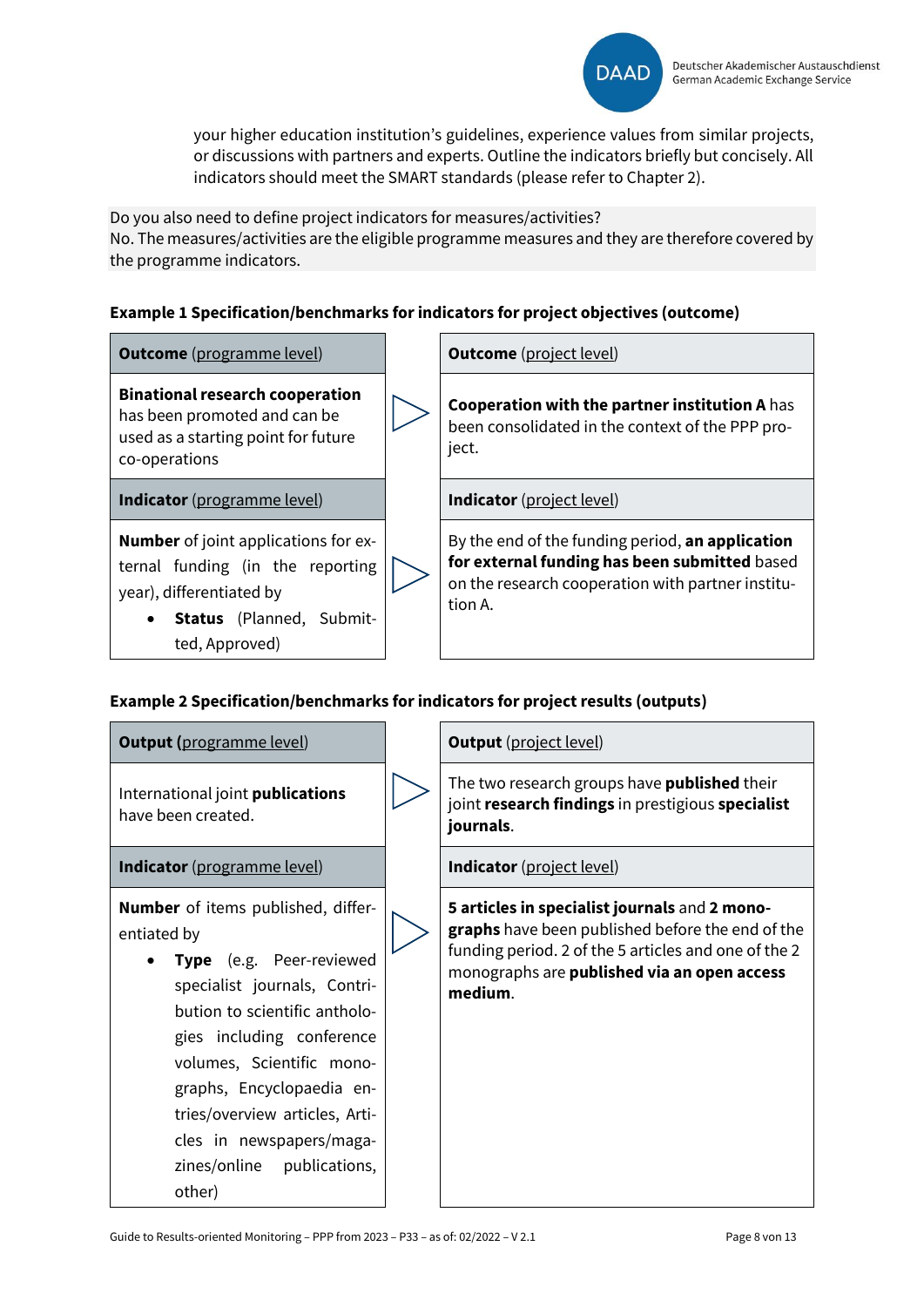

• **Has it been published via an open access medium?** (yes/no)

d) In the fourth step, you should describe the **information sources and methods**. Be brief. Participant lists are helpful.

Justified changes to the project plan are possible during the project in consultation with the DAAD. The programme indicators and the individual project indicators defined in your application form the frame of reference for the annual **report** submitted to the DAAD. This structured substantive report is submitted via a dedicated web-based monitoring tool. In addition to entering the quantitative indicators, there is also sufficient space for a qualitative description of your project results. The substantive report is part of the annual interim substantiation/evidence of use that must be submitted. It comprises the substantive report, numerical evidence (incl. a participant list) and any further documents that are listed in the grant agreement.

# **3.2 Completing the project description**

The project description should provide for an outline of the project, the objectives and the time plan. Among other aspects, it should be prepared from the perspective of results-oriented project planning. With reference to the results logic, you should give an account of how the boxes of the project planning summary table are interconnected. The project description and the project planning summary table are interlinked. Please make sure to keep the project planning summary short and clear.

The results-oriented project plan is taken into account in **selection criterion 1** 'Relationship of the project to the programme objectives (as per the impact analysis structure) and results-oriented planning using indicators that meet the SMART criteria'.

Checklist regarding results-oriented project planning as a selection criterion:

- $\checkmark$  Clear relationship between the project objectives (outcomes) and the project results (outputs)
- ✓ Clear connection between the **project** and the **programme** objectives (outcomes) and the **programme** results (outputs)
- The project description clarifies comprehensively which measures/activities are to be realised over the course of time, and how these contribute to the **project**-specific results (outputs) and objectives (outcomes)
- ✓ **Project**-specific indicators have been developed based on the **programme**-specific indicators and in line with the SMART criteria

In the 'measures/activities' section, please describe the intended measures/activities with regard to their content and indicate the time frame for realising them.

Regarding the basics and terminology or RoM, please refer to Chapter 2 of this guide and to the [FAQ on results-oriented monitoring for project funding programmes.](https://static.daad.de/media/daad_de/pdfs_nicht_barrierefrei/wom_faq_liste.pdf) Here you will find important questions and answers and concise definitions of terms related to results-oriented monitoring.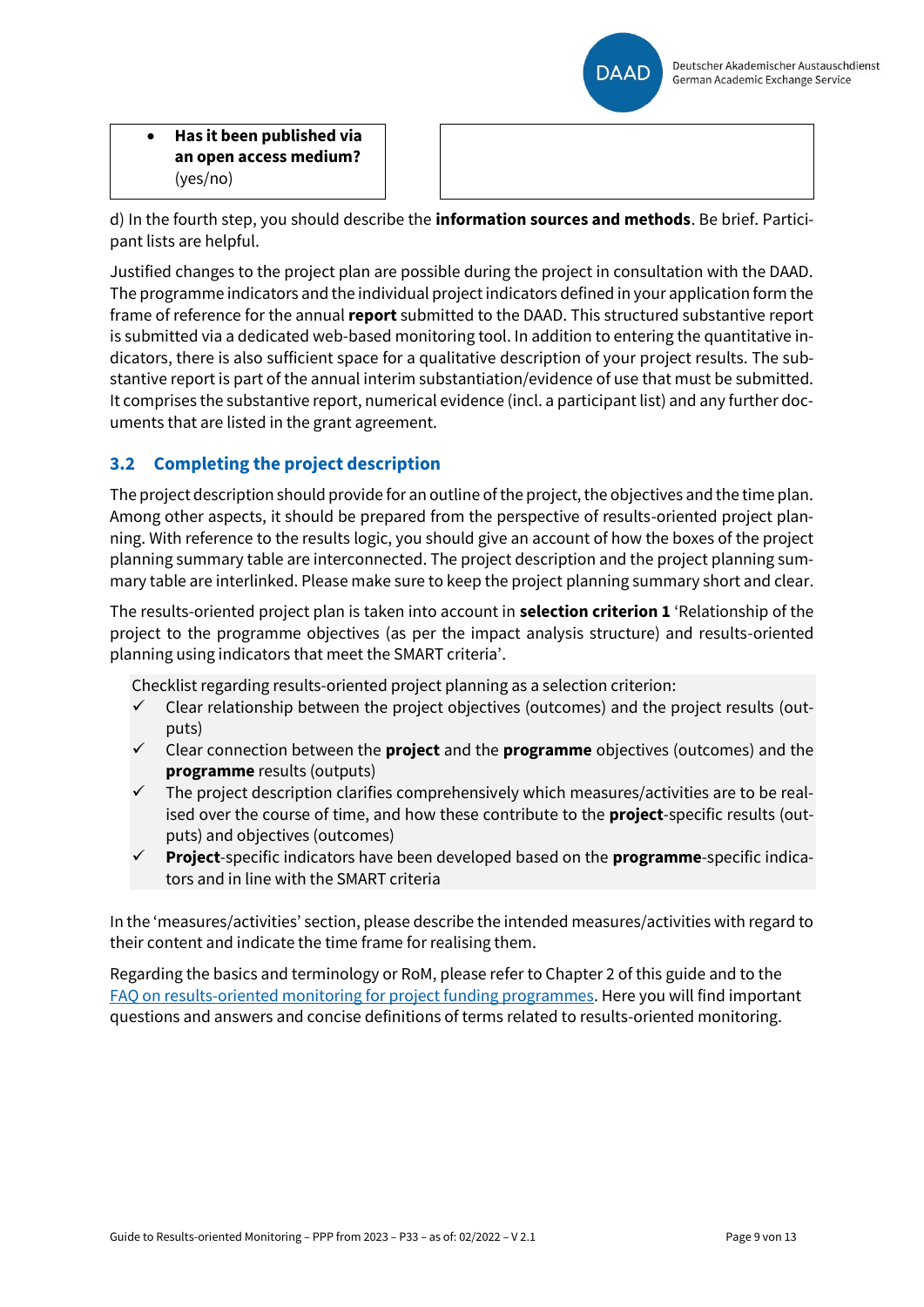

# <span id="page-9-0"></span>**4. Impact analysis structure for 'Programmes for Project-Related Personal Exchange (PPP)"**

The impact analysis structure for programmes for project-related personal exchange was developed by the DAAD. It forms the framework of reference specified for project funding in coordination with the funding body.

At the **impact level**, programmes for project-related personal exchange are designed to pro-mote the establishment of high-performing cosmopolitan higher education and research institutions and sustainable networking among these organisations. The PPP contribute to internationalisation of the higher education and research institutions involved.

To contribute to the achievement of these long-term effects (impacts), the programme pursues two **programme objectives (outcomes)**:

- 1. Junior scientists have gained international research experience and undergone further training at an international level.
- 2. Binational research cooperation has been promoted and can be used as a starting point for future co-operations.

To achieve this, planning provides that at the output level joint research results are generated in the projects of the PPP and that joint international publications are created.

To realise these results (outputs), the universities and higher education institutions involved can implement various **measures/activities**. Expenditure for research stays with the foreign partner are eligible for funding. (Please refer to Appendix 2 to the call for proposals for information about mobility and residence allowances).

The actors involved contribute **inputs** (see above) to implement projects. On the part of the DAAD, this is the grant (used to finance expenditure for funded individuals); on the part of the higher education or research institutions submitting the application, these are the contributions of the grant recipient and project partners (e.g. technical expertise and infrastructure).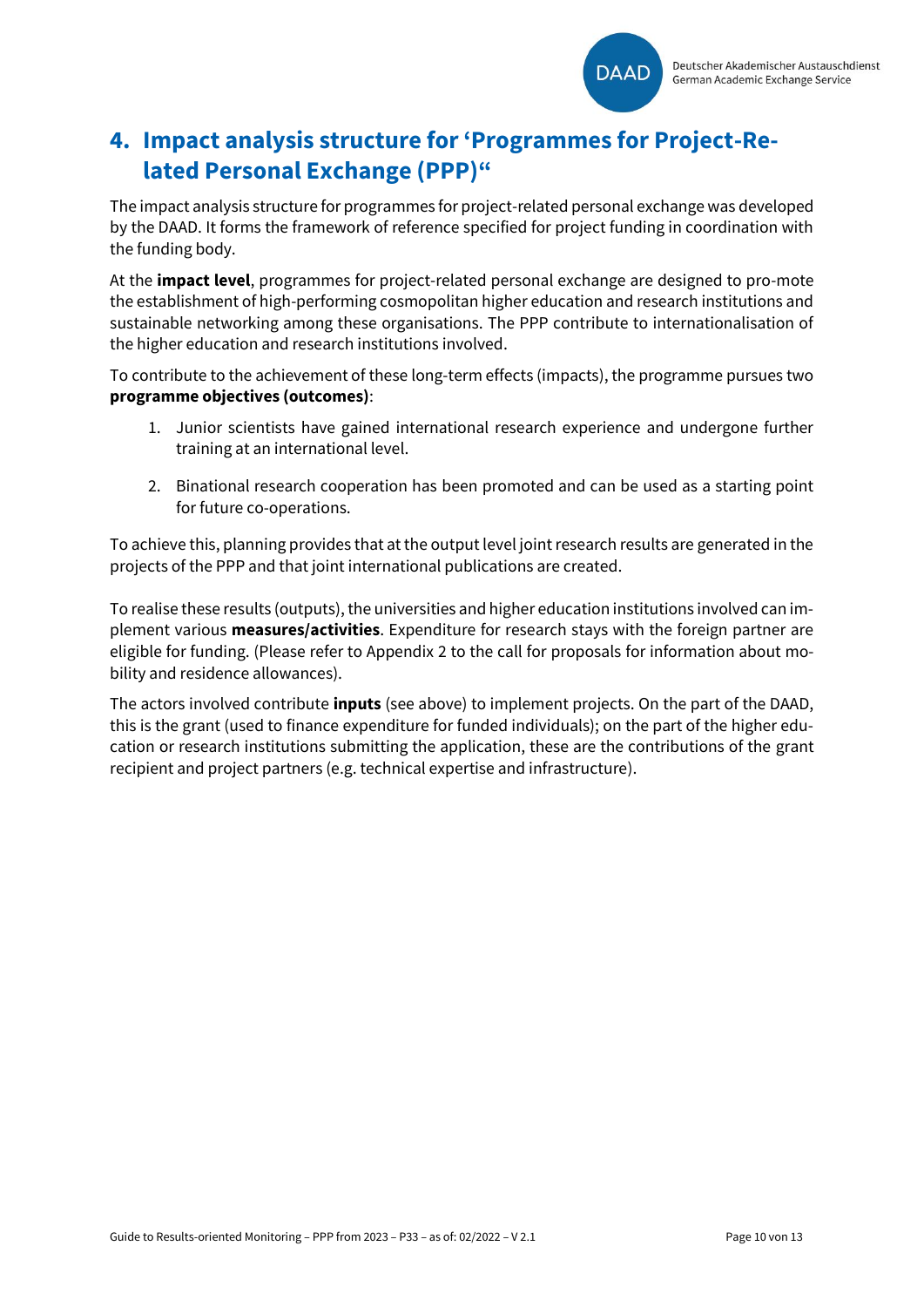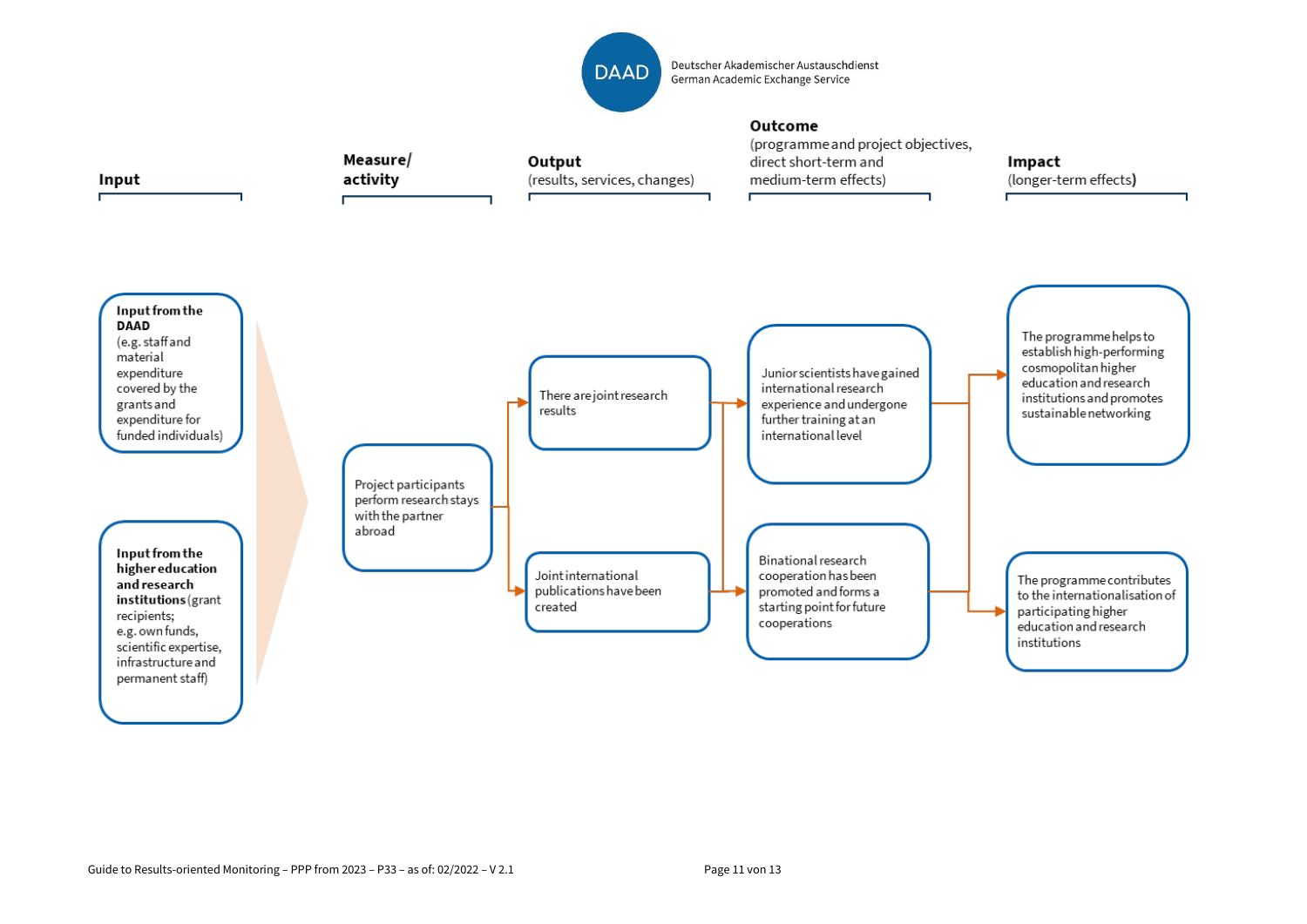

# <span id="page-11-0"></span>**5. Indicators for "Programmes for Project-Related Personal Exchange (PPP)"**

**Programme** indicators were set for the PPP, for which the DAAD requests data in the context of the annual substantive reporting submitted by the higher education institutions. This data helps the DAAD with programme management and accountability.

#### **Measure/activity Indicator** Project participants perform research stays with the partner abroad Number of trips/research stays with the partner abroad performed by the German project participants, differentiated by • Participant status (bachelor's, master's student, PhD, postdoc, etc.) Number of stays with the grant recipient performed by project participants from the partner abroad

## **Measures/activities and allocated programme indicators**

#### **Programme results (outputs) and allocated programme indicators**

| Output                                                   | <b>Indicator</b>                                                                                                                                                                                                                                                                                                                                                                                      |
|----------------------------------------------------------|-------------------------------------------------------------------------------------------------------------------------------------------------------------------------------------------------------------------------------------------------------------------------------------------------------------------------------------------------------------------------------------------------------|
| Joint research results                                   | Number of master's theses completed in the funding period                                                                                                                                                                                                                                                                                                                                             |
| have been gained                                         | Number of doctoral theses completed in the funding period                                                                                                                                                                                                                                                                                                                                             |
| International joint<br>publications have<br>been created | Number of items published, differentiated by<br>Type (e.g. Peer-reviewed specialist journals, Contribution to scien-<br>$\bullet$<br>tific anthologies including conference volumes, Scientific mono-<br>graphs, Encyclopaedia entries/overview articles, Articles in news-<br>papers/magazines/online publications, other)<br>Has it been published via an open access medium? (yes/no)<br>$\bullet$ |